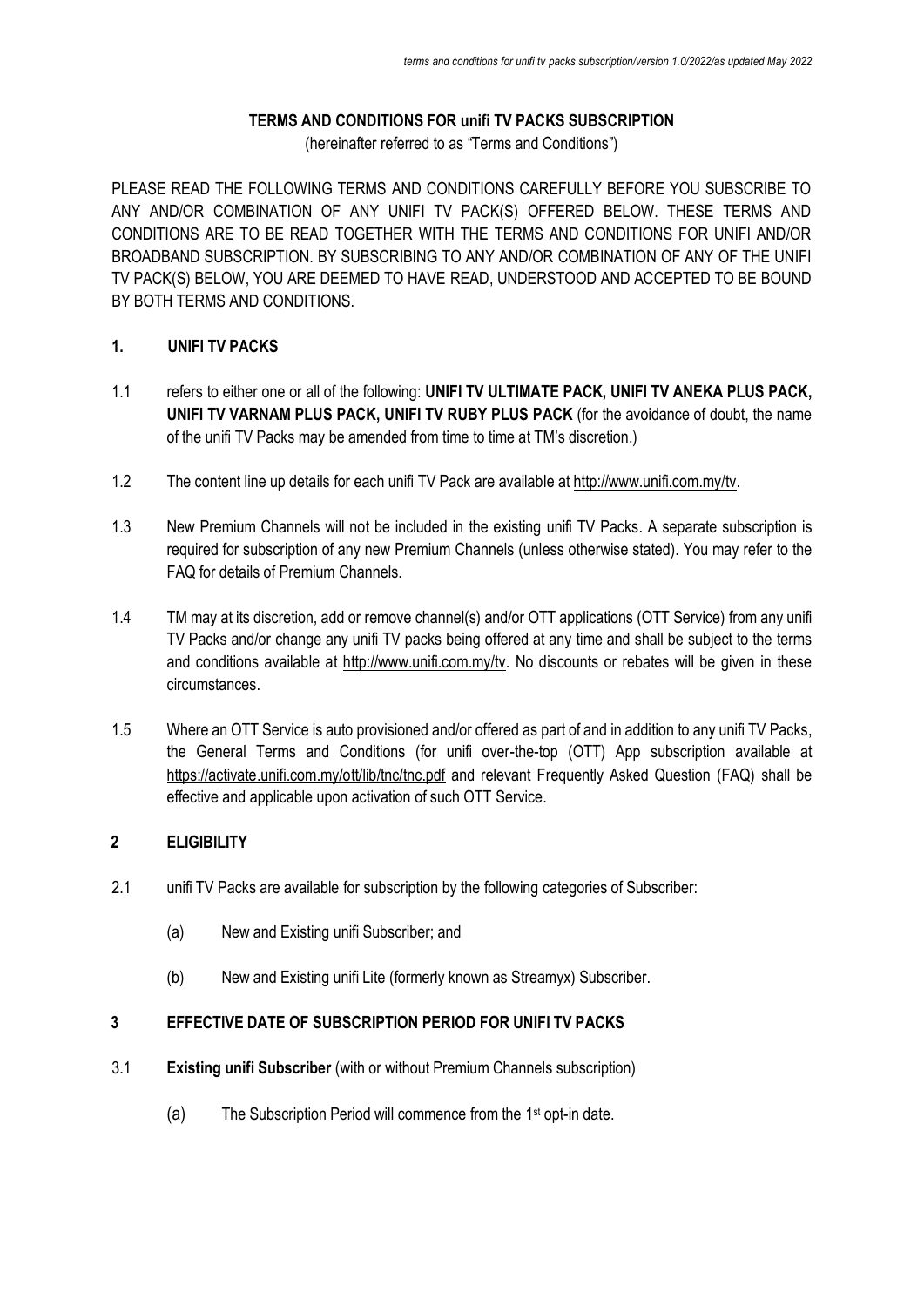(b) The subscription to the existing Premium Channels which are included in any of the existing unifi TV Packs will automatically terminate once the Subscriber opts-in. However, no rebates will be given for the terminated Premium Channels

#### 3.2 **New unifi Subscriber**

The Subscription Period will commence immediately upon activation of unifi service. No discounts or rebates will be given during unifi TV free viewing period.

#### 3.3 **Minimum Subscription Period:**

- (a) Subscription to unifi TV Packs is subject to a Minimum Subscription Period of twelve (12) months ("MSP") except for any New Ultimate Pack subscription, the MSP is for twenty-four (24) months.
- (b) Upon expiration of MSP, the subscription to unifi TV Packs will automatically continue on a monthly basis until Subscriber chooses to terminate.

#### **4 SUBSCRIPTION METHOD**

- 4.1 Subscriber must opt-in to subscribe to unifi TV Packs. The subscription can be made via any of the following methods:
	- (a) TM Customer Service Centre (call 100) or Live Chat;
	- (b) unifi Website [\(www.unifi.com.my\)](http://www.unifi.com.my/) ;
	- (c) Any TMpoint outlet;
	- (d) Electronic Programming Guide (EPG) on unifi TV; or
	- (e) TM's authorized resellers.

#### **5 CHANGE OF UNIFI TV PACKS SUBSCRIPTION**

- 5.1 Fee will not be charged for a request by Subscriber to upgrade any unifi TV Packs from lower price package to higher price package.
- 5.2 A downgrade fee of RM10 (one-time charge) will be applicable upon request by Subscriber to downgrade any unifi TV Packs from higher price package to lower price package.

# **6 UNIFI TV PACKS TERMINATION**

- 6.1 Termination of any unifi TV Packs can be made at any time via TM Customer Service Center (call 100) or any TMpoint or Live Chat.
	- (a) A termination penalty will be imposed for any termination of unifi TV Packs by the Subscriber prior to the expiry of MSP. The amount of the termination penalty shall be calculated as follows: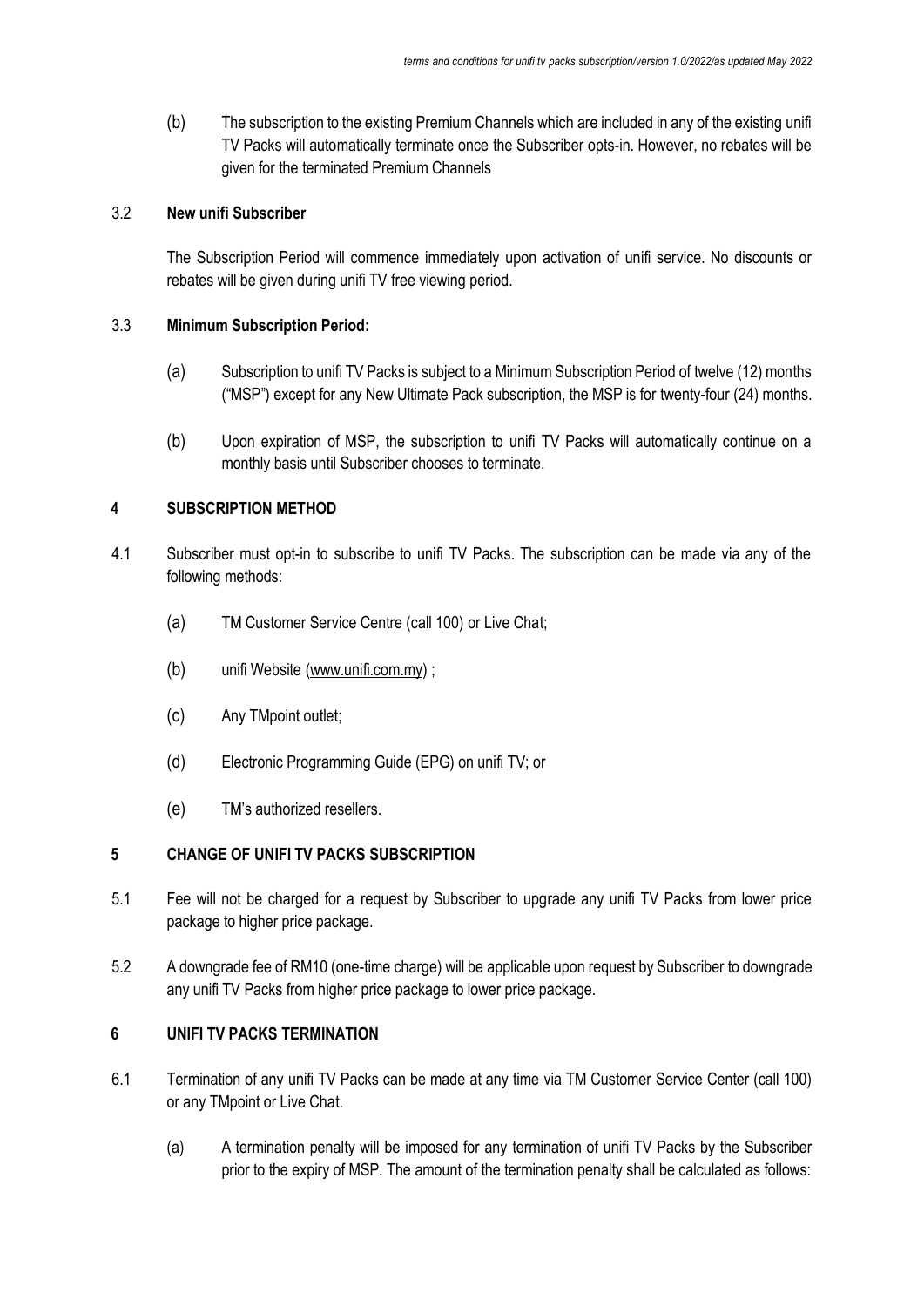# **(Monthly Subscription Fee x Number of remaining months)**

- (b) The termination penalty amount shall be reflected in TM's bill.
- 6.2 in the event the Subscriber commits a breach or potential breach of any term herein, TM reserves the right to take necessary action including but not limited to terminating or suspending of any unifi TV Packs without compensation of any kind to the Subscriber. TM shall take all reasonable effort to notify the Subscriber of any breach or potential breach prior to such termination or suspension.

# **7 SUBSCRIPTION FEE**

- 7.1 Monthly Subscription Fee shall be at the applicable rate indicated in the unifi application form or at such rate as may be published or prescribed and informed or made available for viewing by TM from time to time at TM's website ([www.tm.com.my\)](http://www.tm.com.my/).
- 7.2 The Subscriber shall be liable for and shall promptly pay to TM, within the time period specified in TM's bill for the subscribed unifi TV Pack(s), all charges, fees, rentals, costs or other amounts whatsoever as shown in TM's bill, notwithstanding that the Subscriber may dispute the same.
- 7.3 The applicable rate for any unifi TV Packs is subject to applicable sale and service tax (SST).

# **8 REFUSAL OF SUBSCRIPTION**

TM reserves the right to refuse subscription of any individuals that it determines to be acting in breach or potential breach of either unifi, Broadband or this Terms and Conditions.

#### **9 CANCELLATION, SUSPENSION OR DELAY**

TM reserves the right to cancel, modify, suspend or delay the subscription of unifi TV Packs in the event of any unforeseen circumstances beyond its reasonable control. For the avoidance of doubt, any cancellation, modification, suspension or delay by TM shall not entitle the Subscriber to any claim or compensation against TM for any and all loss or damage suffered or incurred by the Subscriber as a direct or indirect result of the said act.

#### **10 DISCLAIMER**

- 10.1 Subscriber acknowledges that although TM may edit, censor or control the content information or data accessed by the Subscriber through unifi TV Packs, TM does not guarantee nor provide any warranties whatsoever that the content in unifi TV Packs or any information or data accessed by the Subscriber through unifi TV Packs will not contain the following:
	- (a) Any elements that is contrary to law including but not limited to elements which promotes or encourages, theft, fraud, drug-trafficking, money-laundering or terrorism; or
	- (b) Incites violence, sadism, cruelty or religious hatred; or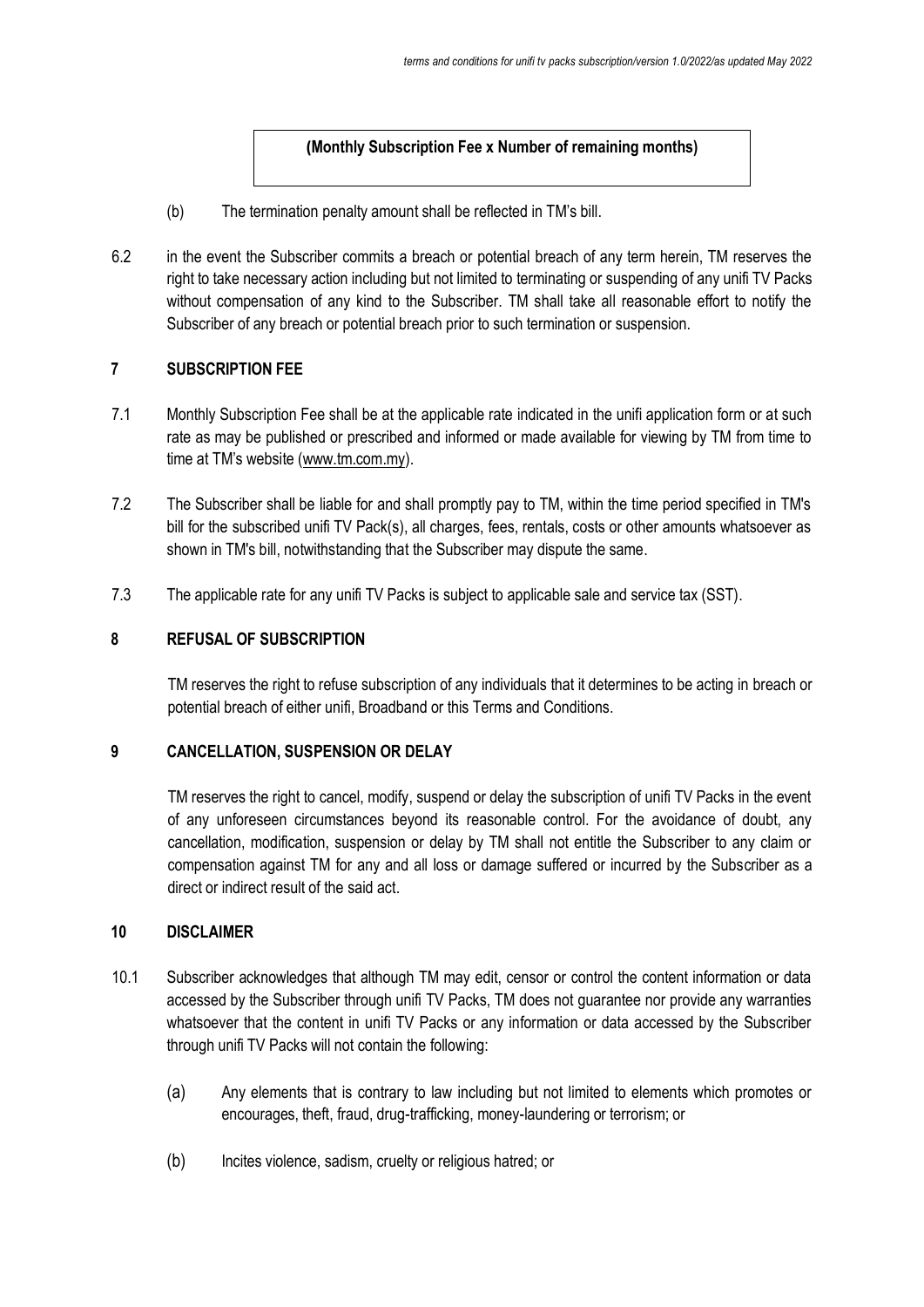- (c) Contains blatant bigotry; or
- (d) Promotes, encourages and/or facilitates prostitution, pedophilia and any unnatural acts of a carnal nature; or
- (e) Contains nudity or is pornographic or excessively obscene, indecent, abusive, offensive or menacing; or
- (f) Contains any element which may be and/or deemed offensive, obscene, upsetting, seditious or defamatory to the Subscriber.
- 10.2 The Subscriber shall exercise discretion while viewing the content at all times and TM shall not be held responsible and hereby disclaims any and all liabilities whatsoever with regard to any information or content accessed through unifi TV Packs.
- 10.3 TM does not warrant that any content within unifi TV Packs, (a) will not be interrupted or error-free, or (b) will prevent unauthorised access by third parties. TM does not authorize anyone to make a warranty of any kind on its behalf and the Subscriber should not rely on anyone making such statements.
- 10.4 The broadcast of any programs on unifi TV shall be subject to the license rights granted to TM by the content owners or licensors. TM does not provide any warranty whatsoever that all programs will be broadcasted to the Subscriber at all times. TM reserves the right to review the channels made available in unifi TV Packs from time to time and/or substitute any channel or content in accordance with the license rights and license period that have been granted to TM.
- 10.5 The Subscriber understands and agrees that TM is providing the unifi TV Packs to the Subscriber on an "AS IS" basis without warranty of any kind, either express or implied, including but not limited to the implied warranties of merchantability and fitness for a particular purpose. In no event TM will be liable to the Subscriber for any direct, indirect, consequential or special damages whatsoever suffered by the Subscriber or any other party relating in any way to the use of unifi TV Packs by the Subscriber or pursuant to any activities contemplated under this Terms and Conditions.

# **11 INDEMNITY**

- 11.1 Notwithstanding anything to the contrary, the Subscriber will defend, indemnify and hold TM save and harmless from any and all claims, suits, actions, demands, costs, settlements, losses, damages, expenses and all other liabilities including reasonable attorney's fees (collectively "the Claims"), arising out of or resulting from its breach of this Terms and Conditions or the intentionally wrongful or negligent acts or omissions on the part of the Subscriber, in the performance of or failure to perform its obligations under this Terms and Conditions or in relation to the Subscriber's use of unifi TV Packs during the subscription period.
- 11.2 The Subscriber will be responsible for and shall accordingly fully indemnify TM in respect of any breach or threatened breach of any intellectual property rights by the Subscriber and/or any of its representatives, and undertakes to take any and all such action as TM reasonably deem fit and necessary to prevent any threatened breach, or contain the effects of any breach or suspected breach, at the Subscriber's costs.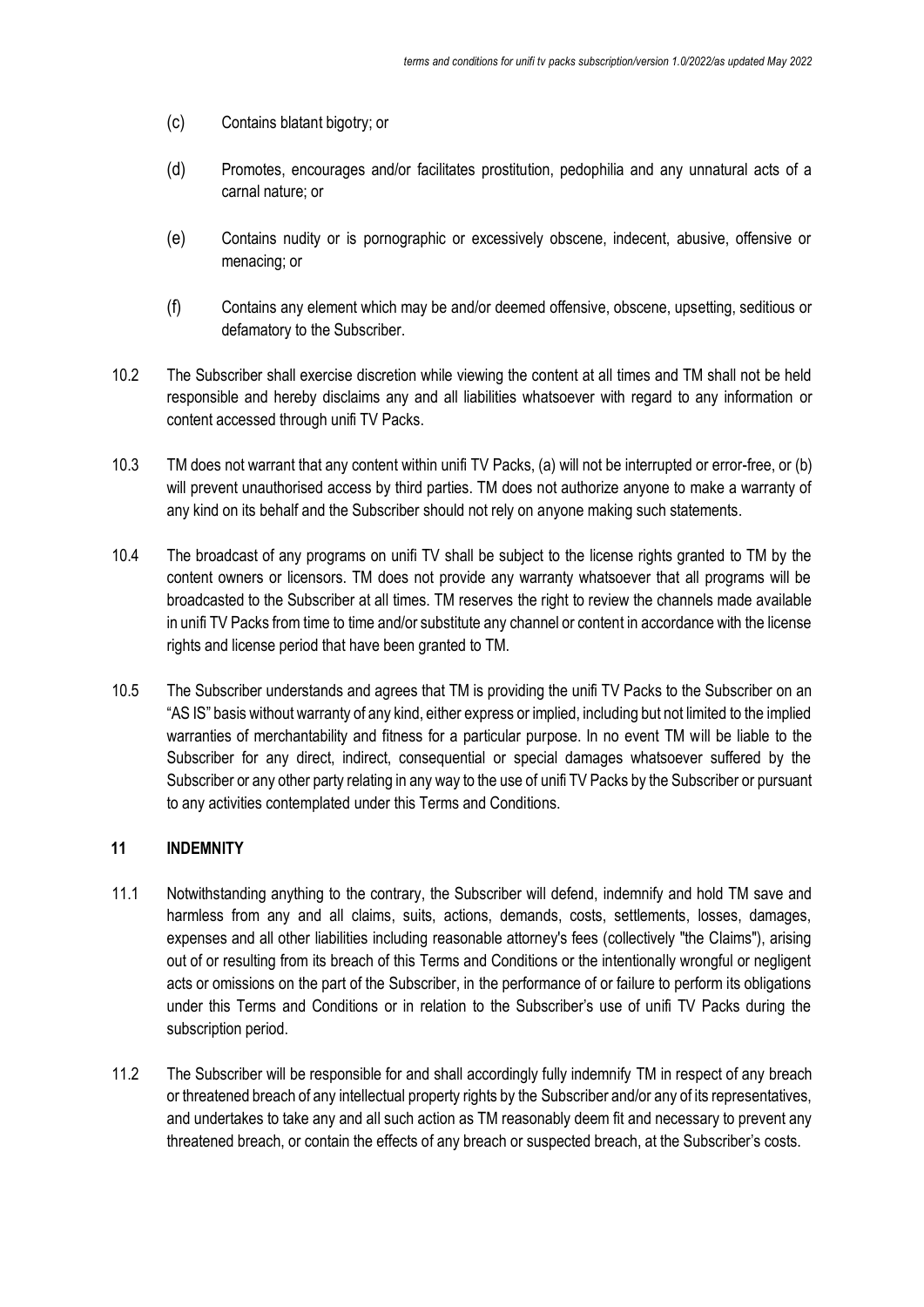# **12 AMENDMENT AND VARIATION**

TM reserves the right to change, amend, delete or add on to this Terms and Conditions at any time without prior written notice and the Subscriber hereby agrees to be bound by such amendments.

#### **13 EXTENSION TO THE UNIFI TERMS AND CONDITIONS**

This Terms and Conditions is in addition to the General Terms and Conditions for unifi available for viewing at [http://www.unifi.com.my.](http://www.unifi.com.my/) In the event of inconsistencies between any of the provision of the General Terms and Conditions for unifi and this Terms and Conditions, the General Terms and Conditions for unifi shall prevail to the extent of such inconsistencies.

#### **14 EXTENSION TO THE BROADBAND TERMS AND CONDITIONS**

This Terms and Conditions is in addition to the General Terms and Conditions for Broadband available for viewing at [http://www.unifi.com.my.](http://www.unifi.com.my/) In the event of inconsistencies between any of the provision of the General Terms and Conditions for Broadband and this Terms and Conditions, the General Terms and Conditions for Broadband shall prevail to the extent of such inconsistencies.

#### **15 GENERAL TERMS AND CONDITIONS (For unifi Over-The-Top (OTT) App Subscription)**

Wherever applicable, this Terms and Conditions shall be read together with the General Terms and Conditions (For unifi Over-The-Top (OTT) App Subscription) available for viewing at [https://activate.unifi.com.my/ott/lib/tnc/tnc.pdf.](https://activate.unifi.com.my/ott/lib/tnc/tnc.pdf) In the event of inconsistencies between any of the provision of the General Terms and Conditions (For unifi Over-The-Top (OTT) App Subscription) and this Terms and Conditions, the General Terms and Conditions (For unifi Over-The-Top (OTT) App Subscription) shall prevail to the extent of such inconsistencies.

#### **16 FORCE MAJEURE**

Neither party is liable in any way for delay, failure in performance, loss or damage due to any of the following force majeure conditions: fire, strike, embargo, explosion, power blackout, earthquake, flood, war, labour disputes, civil or military authority, acts of God or the public enemy, inability to secure raw materials, acts or omissions of other carriers or suppliers, or other causes beyond its reasonable control, whether or not similar to the foregoing.

#### **17 GOVERNING LAW AND JURISDICTION**

This Terms and Conditions are governed by the laws of Malaysia and any dispute arising out of or in connection thereof shall be subjected to the exclusive jurisdiction of the Malaysian courts.

# **18 NOTICE OR DELAY**

All notices, demands, requests or other communications which may be or are required to be given, served, or sent by any party to the other party pursuant to this Terms and Conditions shall be in writing and mailed by first-class, registered or certified mail, return receipt requested, postage prepaid, or transmitted by hand delivery or by courier, telegram, facsimile or email. Notice shall be deemed to have been given in the case of posting, the day after the registered or certified mail receipt has been acknowledged by the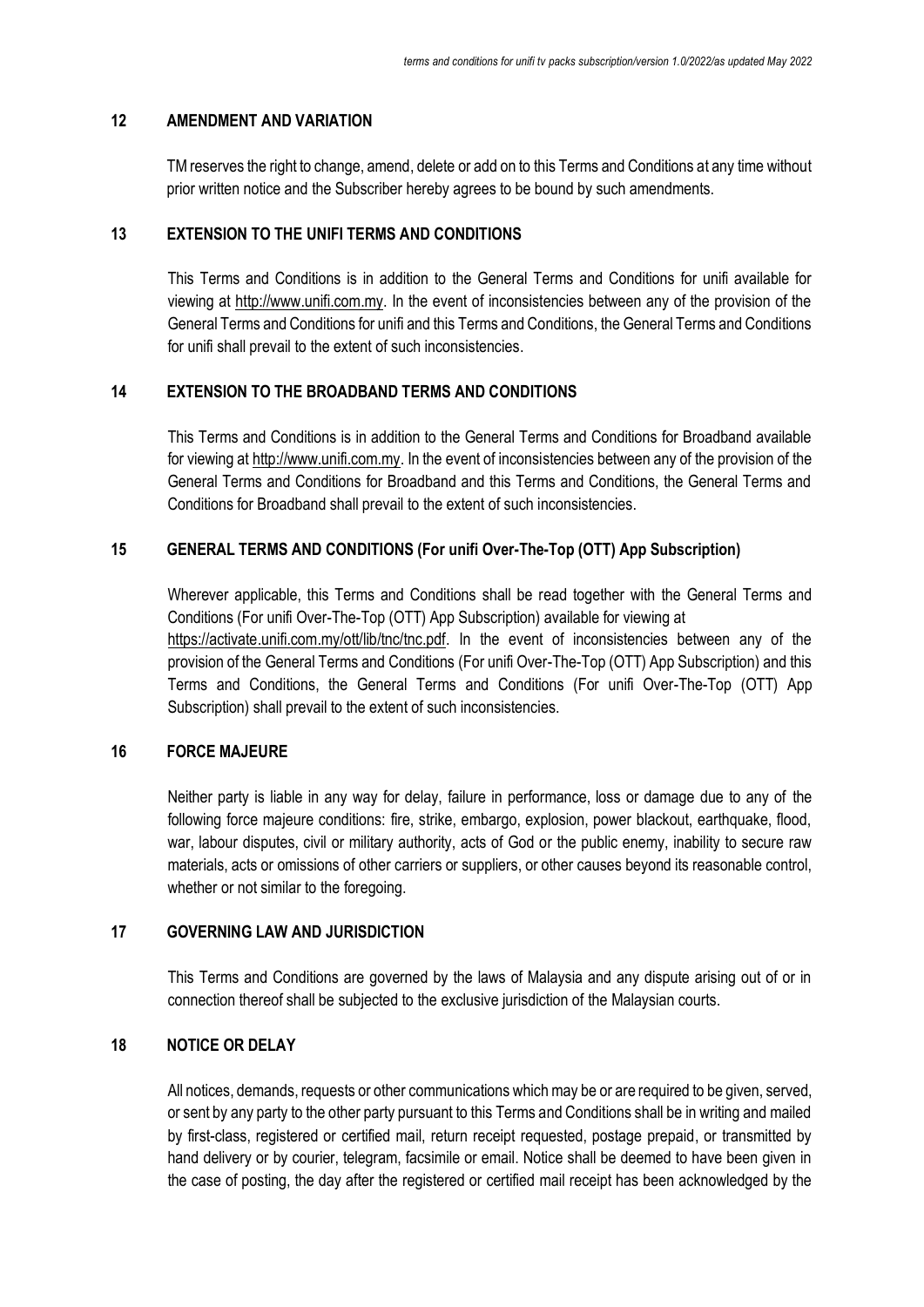recipient; in the case of facsimile, upon successful completion of transmission; in the case of email upon sending; in the case of telegram or hand delivery or courier, the next business day after it has been delivered.

#### **19 SUBSCRIBER'S PERSONAL DATA AND INFORMATION**

- 19.1 Each Party shall at all times comply with the Personal Data Protection Act 2010 ('PDPA'). Any Personal Data (as defined in PDPA) provided by the Subscribers to TM in connection with the subscription of the unifi TV Pack shall be kept confidential and is subject to the Privacy Notice of TM (for further information on the Privacy Notice of TM's group of companies, please visit https:/[/www.tm.com.my/Documents/TM%20Privacy%20Notice.pdf. T](http://www.tm.com.my/Documents/TM%20Privacy%20Notice.pdf.)M shall take all reasonable precautions to preserve the integrity and prevent any corruption or loss, damage or destruction of the Personal Data.
- 19.2 By subscribing to the unifi TV Packs, you have understood and is aware that your Personal Data may be shared by TM with any authorized third party(ies) including but not limited to its affiliates and OTT business partner or content provider ("Authorized Third Party") for the purpose of providing the service to you in the most efficient and effective manner on top of providing the best offering available for you. You as the Subscriber fully consent and allow TM to share your Personal Data to the Authorised Third Party for the provision of such service.

#### **20 SEVERABILITY**

If any provision herein contained should be found invalid, illegal or unenforceable under any applicable law, the legality and enforceability of the remaining provisions shall not be affected or impaired in any way and such invalid, illegal or unenforceable provision shall be deemed deleted.

# **21 INDULGENCE AND WAIVER**

- 21.1 No delay or indulgence by TM in enforcing any terms of this Terms or Conditions or granting of time by TM to the Subscriber shall prejudice the rights or powers of TM under this Terms and Conditions or at law.
- 21.2 Failure by TM to exercise any part or all of its rights under this Terms and Conditions or any partial exercise shall not act as a waiver of such right nor shall any waiver by TM of any breach constitute a continuing waiver in respect of any subsequent or continuing breach.

# **22 BRIBERY, CORRUPTION, FRAUDULENT ACTS AND INDUCEMENT**

- 22.1 Subscriber hereby warrant and undertake to comply with all applicable laws in Malaysia and, to the extent that it is relevant, any other jurisdiction in respect of bribery, corruption and/or fraudulent acts including to comply with TM anti-corruption policies and procedures in the course of performing and/or carrying out their obligations under and/or in connections with this Terms and Conditions.
- 22.2 Notwithstanding any provision of this Terms and Conditions, TM shall have the right to terminate this Terms and Conditions with immediate effect by written notice to the Subscriber if it learns that the Subscriber has breached any of the terms set out in this clause and/or the Subscriber is found to have committed bribery, corruption and/or fraudulent acts prohibited under the applicable laws in Malaysia and,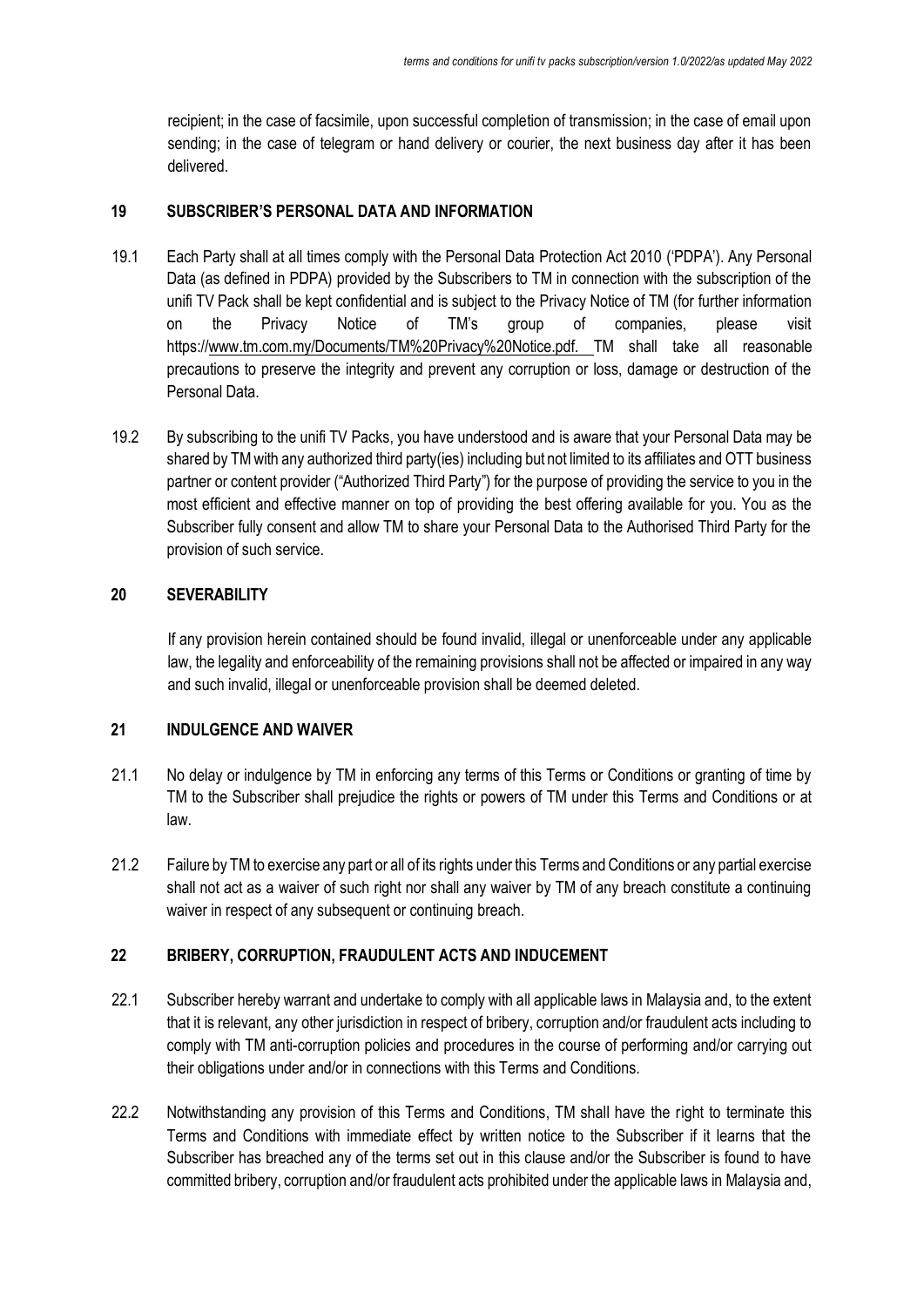if applicable, any other jurisdiction in the course of performing and/or carrying out its obligations under and/or in connection with this Terms and Conditions.

22.3 Subscriber shall be liable for losses, damages, costs and expenses incurred by TM as a result of such termination ("Losses") based on sub-clause 22.2 above. Subscriber shall indemnify and render TM harmless from such Losses and to the extent such Losses are actual damages.

# **23 CONTACT INFORMATION**

For any inquiries, clarification, report, complaint, questions, comments or suggestions, Subscriber contact TM's representative via TM digital platforms at Live Chat.

{End of Clause}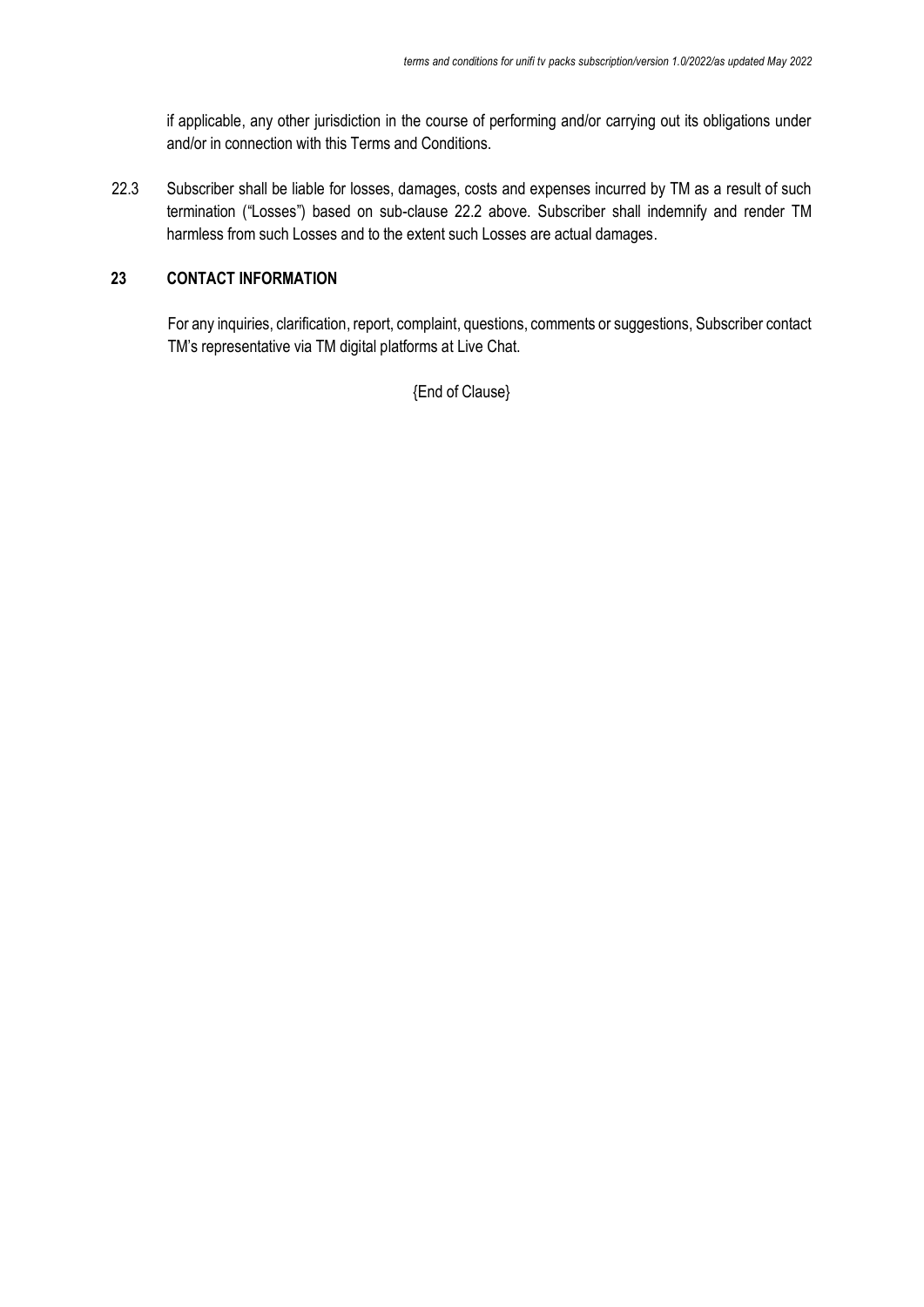#### **TERMS AND CONDITIONS FOR UNIFI TV NEW ULTIMATE PACK**

THESE SPECIFIC TERMS AND CONDITIONS FOR UNIFI TV NEW ULTIMATE PACK ("HEREINAFTER REFERRED TO AS "NEW ULTIMATE PACK") SHALL BE READ TOGETHER WITH OTHER TERMS AND CONDITIONS AS STATED IN APPENDIX A. PLEASE READ THE FOLLOWING TERMS AND CONDITIONS CAREFULLY BEFORE YOU SUBSCRIBE TO THE NEW ULTIMATE PACK. BY SUBSCRIBING TO NEW ULTIMATE PACK BELOW IN ADDITION TO YOUR CURRENT UNIFI SERVICE SUBSCRIPTION, YOU ARE DEEMED TO HAVE READ, UNDERSTOOD AND ACCEPTED TO BE BOUND BY EACH RESPECTIVE TERMS AND CONDITIONS.

# **1. DEFINITIONS**

(i) In this Terms and Conditions, the following words and expressions shall have the following meanings:

| "Intellectual Property Rights"                                                                        |  |  |
|-------------------------------------------------------------------------------------------------------|--|--|
| means patents, trademarks, service marks, trade names, registered designs, designs, copyrights        |  |  |
| and other forms of intellectual or industrial property, know-how, inventions, formulae, confidential  |  |  |
| or secret processes, trade secrets and confidential information, and any other protected rights and   |  |  |
| assets, and any licenses and permissions in connection therewith, in each case in any part of the     |  |  |
| world and whether or not registered or registrable and for the full period thereof and all extensions |  |  |
| and renewals thereof, and all applications for registration in connection with the foregoing.         |  |  |
| "Minimum Subscription Period"                                                                         |  |  |
| means the minimum period of subscription of any pack as determined by TM, for the avoidance           |  |  |
| of doubt the minimum subscription period of the New Ultimate Pack shall be as determined in           |  |  |
| Clause 5 below.                                                                                       |  |  |
| "Personal Data"                                                                                       |  |  |
| means personal data having the meaning ascribed under the Personal Data Protection Act 2010           |  |  |
| (PDPA).                                                                                               |  |  |
| "Subscriber"                                                                                          |  |  |
| means any unifi Service subscribers who have opt to subscribe to the New Ultimate Pack.               |  |  |
| "Subscription Period"                                                                                 |  |  |
| means the period of time when the Subscribers opt-in for the New Ultimate Pack for the first time     |  |  |
| until the period of time when the subscription is terminated either by TM or the Subscribers.<br>"TM" |  |  |
| means Telekom Malaysia Berhad (Company No. 200201003726 (128740-P)), a company                        |  |  |
| incorporated under the laws of Malaysia with its business address at Level 51, North Wing,            |  |  |
| Menara TM, Jalan Pantai Baharu, 50672 Kuala Lumpur, including any of its subsidiaries that is         |  |  |
| authorised to act on behalf of TM to provide the services in relation to this New Ultimate Pack.      |  |  |
| "unifi Plus Box"                                                                                      |  |  |
| means a device that will allow Subscribers to receive media content of unifit V and/or TM Over        |  |  |
| The Top (OTT) partners' content on television.                                                        |  |  |
| "unifi Service"                                                                                       |  |  |
| means the service provided by TM which is a service consisting of the following components:           |  |  |
| HSBB Internet access service ("Internet"), Voice over internet (VOIP) service ("Voice") and a         |  |  |
| choice between Internet Protocol Television ("IPTV") (currently referred to as unifiTV) and/or any    |  |  |
| other TM's services, at TM's discretion.                                                              |  |  |
| "unifi TV Pack"                                                                                       |  |  |
| means any promotional pack and/or campaign in connection with the media content of unifi TV           |  |  |
| channels and OTT partners contents as determined by TM that is offered by TM to their                 |  |  |
| customers which includes unifi TV Ultimate Pack, unifi TV Aneka Plus Pack, unifi TV Varnam            |  |  |
| Plus Pack and unifi TV Ruby Plus Pack.                                                                |  |  |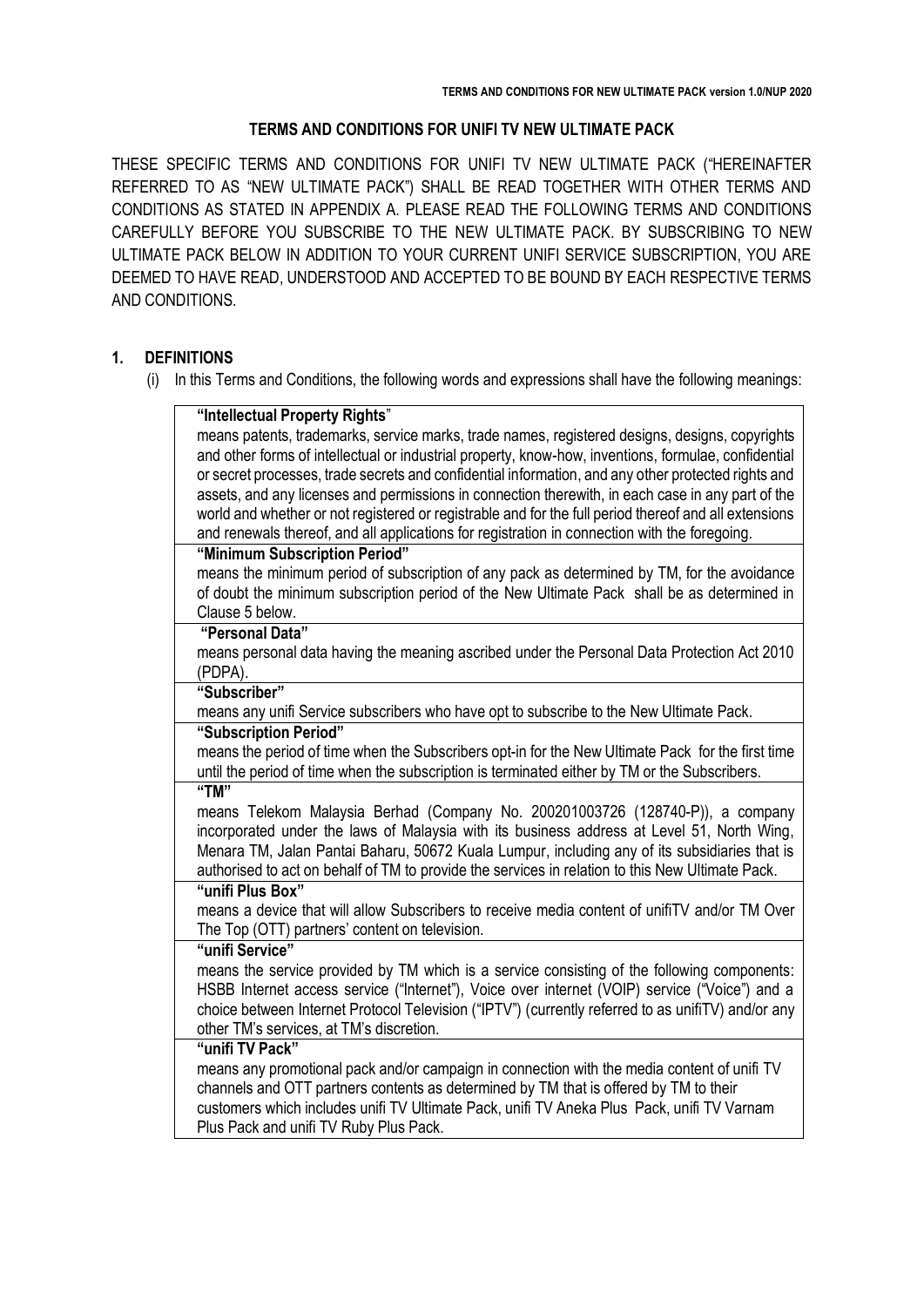- (ii) Words and expressions denoting the singular include plural numbers and word and expressions denoting the plural shall include the singular number unless the context otherwise require.
- (iii) Word denoting natural persons include bodies corporate, partnerships, sole proprietorship, joint ventures and trusts.
- (iv) The expression "him" or any other expressions appear herein shall be deemed to include the masculine, feminine, plural thereof where the context so admits.
- (v) TM and the Subscriber may be collectively referred to as the "Parties" and individually as the "Party" as the context may require. The Subscriber may also be referred to individually as "you" and "yours" as the context may requires.

#### 2. **THE NEW ULTIMATE PACK OFFERINGS**

- (i) The New Ultimate pack shall come together with one (1) unifi Plus Box.
- (ii) This New Ultimate Pack will be available as an "ADD ON" for the existing unifi Service subscribers who have yet to subscribe to any of unifi TV Pack. The illustration is as follows:

#### *Scenario*

*A is a non-convergence subscriber of 100 mbps (only broadband service without content) paying RM 129 for the subscription, if A wish to opt for the New Ultimate Pack as an ADD ON to his subscription, his total bill will now be RM 189 monthly.*

(iii) This New Ultimate Pack is available for subscription as an upgrade to any of the existing unifi Service subscribers who had subscribed to any of unifi TV Pack and wishes to upgrade to the New Ultimate Pack. The illustration is as follows:

#### *Scenario*

*A is a convergence subscriber of 100 mbps with Aneka Pack plus. A is paying RM 159 as the subscription fee where Aneka Plus Pack is valued at RM 30. Thus, upon upgrading to the New Ultimate Pack, A will be paying total of RM 189 monthly.*

*Note: The price or value used in the above scenarios merely for illustration purpose only and may be varied in actual pricing or value fixed by TM.*

- (iv) Unless otherwise stated in writing, any new premium channels introduced will not be included in New Ultimate Pack and a separate subscription is required for the subscription of new premium channels.
- (v) Channel Offering(s) in the New Ultimate Pack consist of the same channel(s) and/or content(s) of the existing Subscribers' current subscription. In this instance, there will be NO discounts or rebates given to the subscribers upon activation of the New Ultimate Pack.

# **3. ELIGIBILITY**

The New Ultimate Pack are available to be subscribed by the following categories of Subscriber:

- (i) Existing unifi Service subscribers who have yet to subscribe to any of unifi TV Pack;
- (ii) Existing unifi Service subscribers who had subscribed to any of unifi TV Pack and wishes to upgrade to the New Ultimate Pack.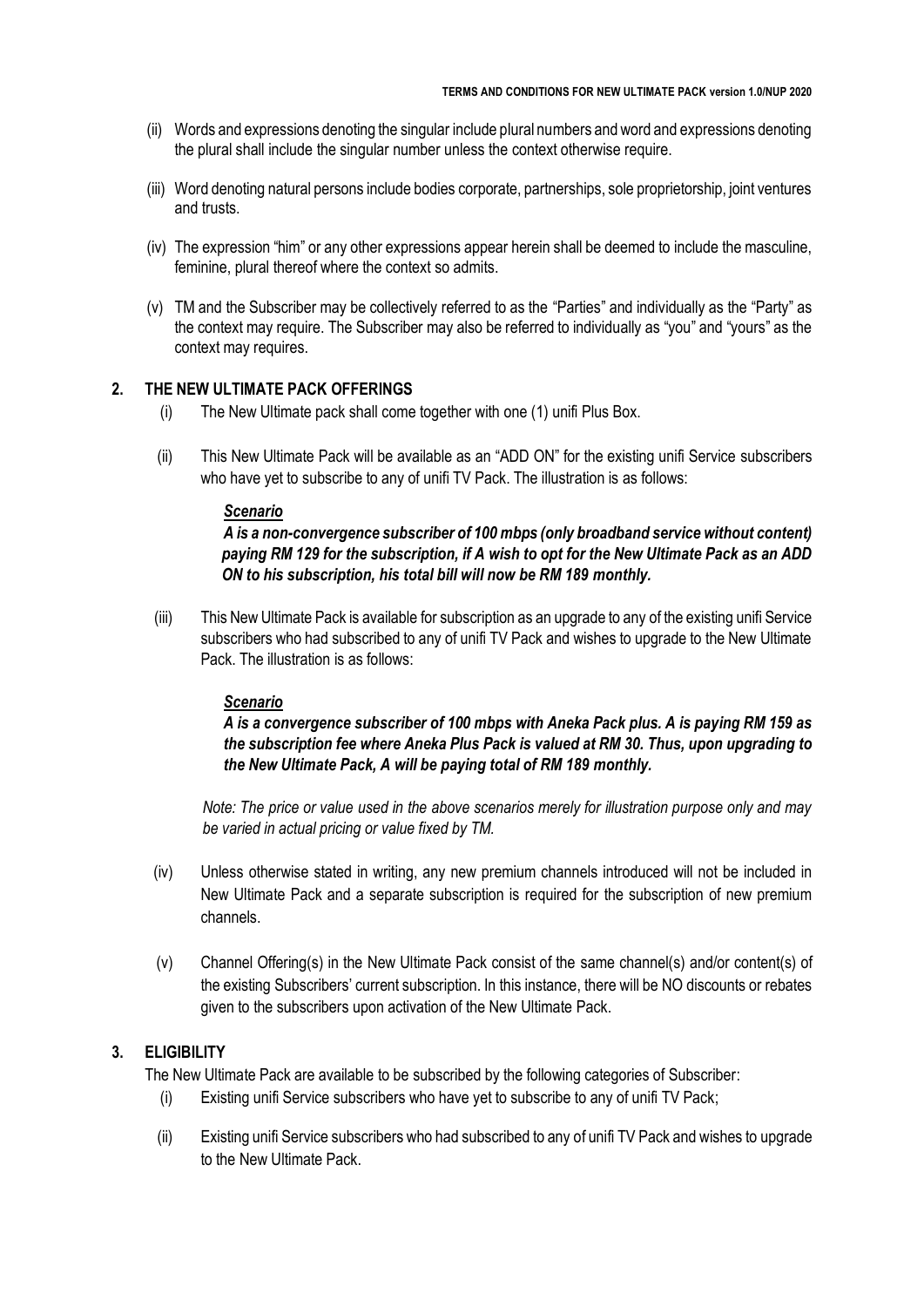# **4. EFFECTIVE DATE OF NEW ULTIMATE PACK**

The Subscription Period of the New Ultimate Pack will commence immediately upon activation of the New Ultimate Pack regardless of the date of delivery of the unifi Plus Box.

# **5. MINIMUM SUBSCRIPTION PERIOD**

- (i) You are bound to complete a Minimum Subscription Period of twenty-four (24) months effective from the activation of the New Ultimate Pack.
- (ii) For any existing Subscriber who is still within the Minimum Subscription Period for any of unifi TV Pack, the Minimum Subscription Period of the New Ultimate Pack will prevail.

# **6. SUBSCRIPTION METHOD**

- (i) Subscriber must opt-in to subscribe to New Ultimate Pack. The subscription can be made via any of the following methods:
	- (a) TM Customer Service Center (call 100) & live chat
	- (b) Any TMpoint;
	- (c) TM's authorized resellers

# **7. DELIVERY AND INSTALLATION OF THE UNIFI PLUS BOX**

- (i) The unifi Plus Box shall be delivered through courier to the Subscriber. Upon successful subscription, the Subscriber will receive an SMS on the notification of unifi Plus Box delivery tracking reference number together with your unifi playTV ID.
- (ii) The unifi Plus Box will come together with an installation guide for the Subscriber's reference in the setting up the unifi Plus Box. Subscriber are advised to perform self-installation for the unifi Plus Box upon delivery.
- (iii) If the courier delivery is not successful, you may collect your unifi Plus Box at the nearest Pos Laju Hub Collection. However, you must do so within 21 days as after the 21 days the unifi Plus Box will be returned to TM if remains uncollected.
- (iv) If the Subscriber wish to request for a second delivery attempt, the Subscriber may do so via live chat on http://bit.ly/unifilivechat.
- (v) In the event Subscriber require on-site technical assistance, the Subscriber may request for truck roll together with installation service via live chat on http://bit.ly/unifilivechat. The Subscriber will be charged RM 80 for this service and it shall be reflected in the bill.

# **8. CANCELLATION, TERMINATION, MODIFICATION, SUSPENSION OR DELAY**

# **a. Termination by TM**

- (i) TM reserves the rights at all time to cancel, terminate, modify, suspend or delay the subscription of New Ultimate Pack. For the avoidance of doubt, any cancellation, termination, modification, suspension or delay by TM shall not entitle the Subscribers to any claim or compensation against TM for any and all loss or damage suffered or incurred by the Subscriber as a direct or indirect result of such action by TM.
- (ii) TM has the right to take necessary action including but not limited to termination or suspension of the New Ultimate Pack without compensation of any kind to the Subscriber if the Subscriber commit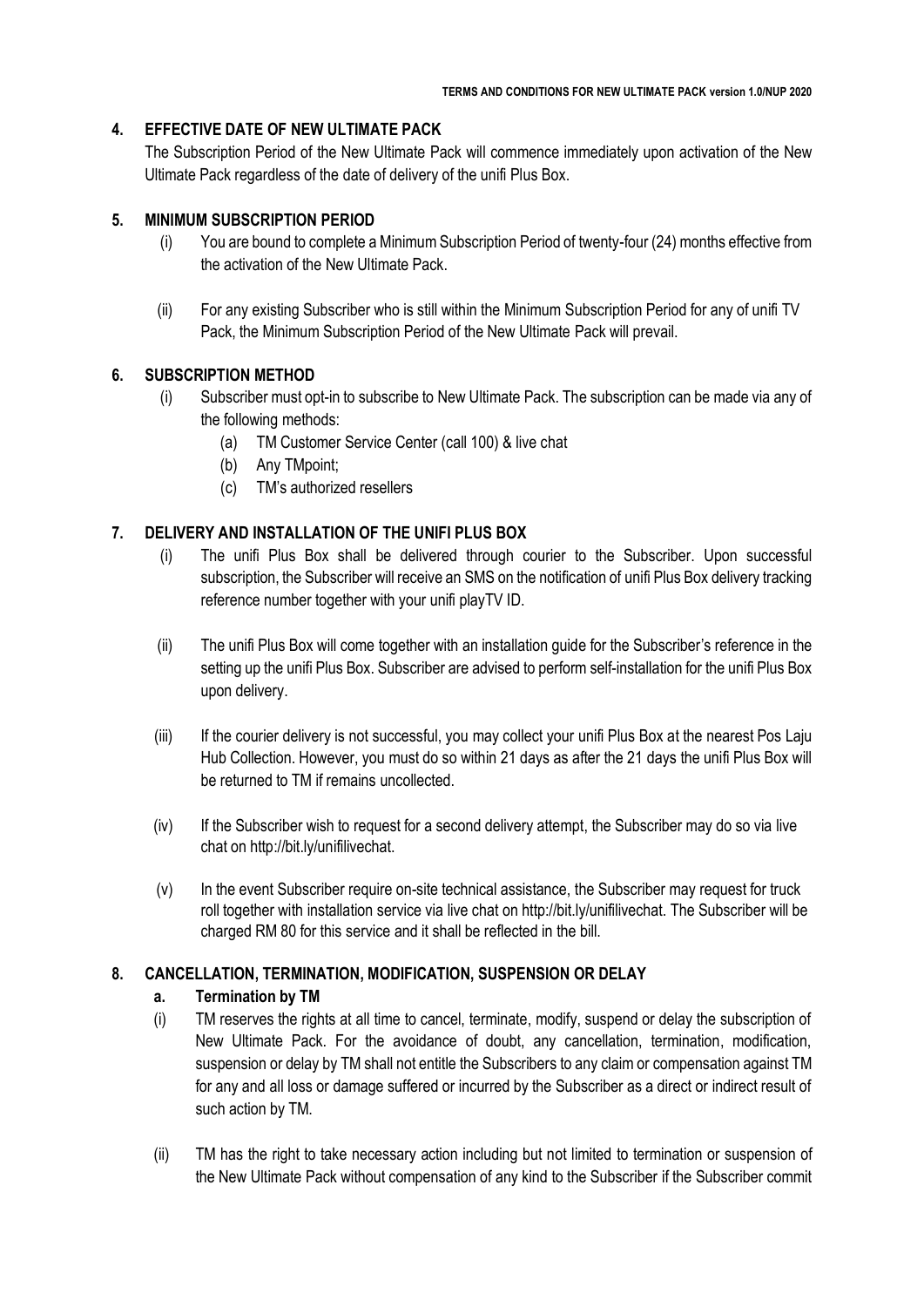a breach or potential breach of any terms herein. TM shall take all reasonable effort to notify the Subscriber of any breach or potential breach prior to such termination or suspension.

#### **b. Early termination by the Subscriber**

- (i) Subject to Clause 8 (b) (ii) of this Terms and Conditions, if the Subscribers would like to terminate the subscription to this New Ultimate Pack, the Subscribers shall contact TM Customer Service Centre (call 100) or can be made at any TMpoint.
- (ii) If the Subscriber terminates any of New Ultimate Pack prior to the expiry of Minimum Subscription Period, an early termination fee ("Penalty") will be imposed. The Penalty shall be reflected in TM's bill. The said Penalty shall be calculated as follows:

# **(Monthly New Ultimate Pack Subscription Fee x Number of remaining months)**

(iii) The termination will take effect immediately from the date of the termination request by the Subscriber.

# **9. SUBSCRIPTION FEE**

- (i) The subscription fee for the New Ultimate Pack shall be RM 60.00 monthly.
- (ii) The Subscriber shall be liable for and shall promptly pay to TM, within time period specified in TM's bill for the subscribed New Ultimate Pack, all charges, fees, rentals, costs or other amounts whatsoever as shown in TM's bill, notwithstanding that the Subscribers may dispute the same.
- (iii) The applicable rate of the New Ultimate Pack is subject to Sales and Services Tax or similar tax, whichever applicable.

# **10. YOUR REPRESENTATIONS AND WARRANTIES**

- (i) By subscribing to the New Ultimate Pack, you agree that you have attained the age of majority, sound mind, has the full capacity to enter into a contract and shall be deemed to have unconditionally accepted all the Terms and Conditions.
- (ii) You further agree to be bound by this Terms and Conditions and any of TM's decision with regard to this offering and your subscription to any of TM's products and services shall be final and no correspondences on the dissatisfaction of such terms and conditions will be entertained.

# **11. SUBSCRIBERS' OBLIGATION**

- (i) The Subscriber shall be liable for and shall promptly pay to TM, within the time period specified in TM's bill for the subscription of the New Ultimate Pack, all charges, fees, rentals, costs or other amounts whatsoever as shown in TM's bill, notwithstanding that the Subscriber may dispute the same.
- (ii) Comply with all notices or instructions given by TM (if any) from time to time in respect of the New Ultimate Pack;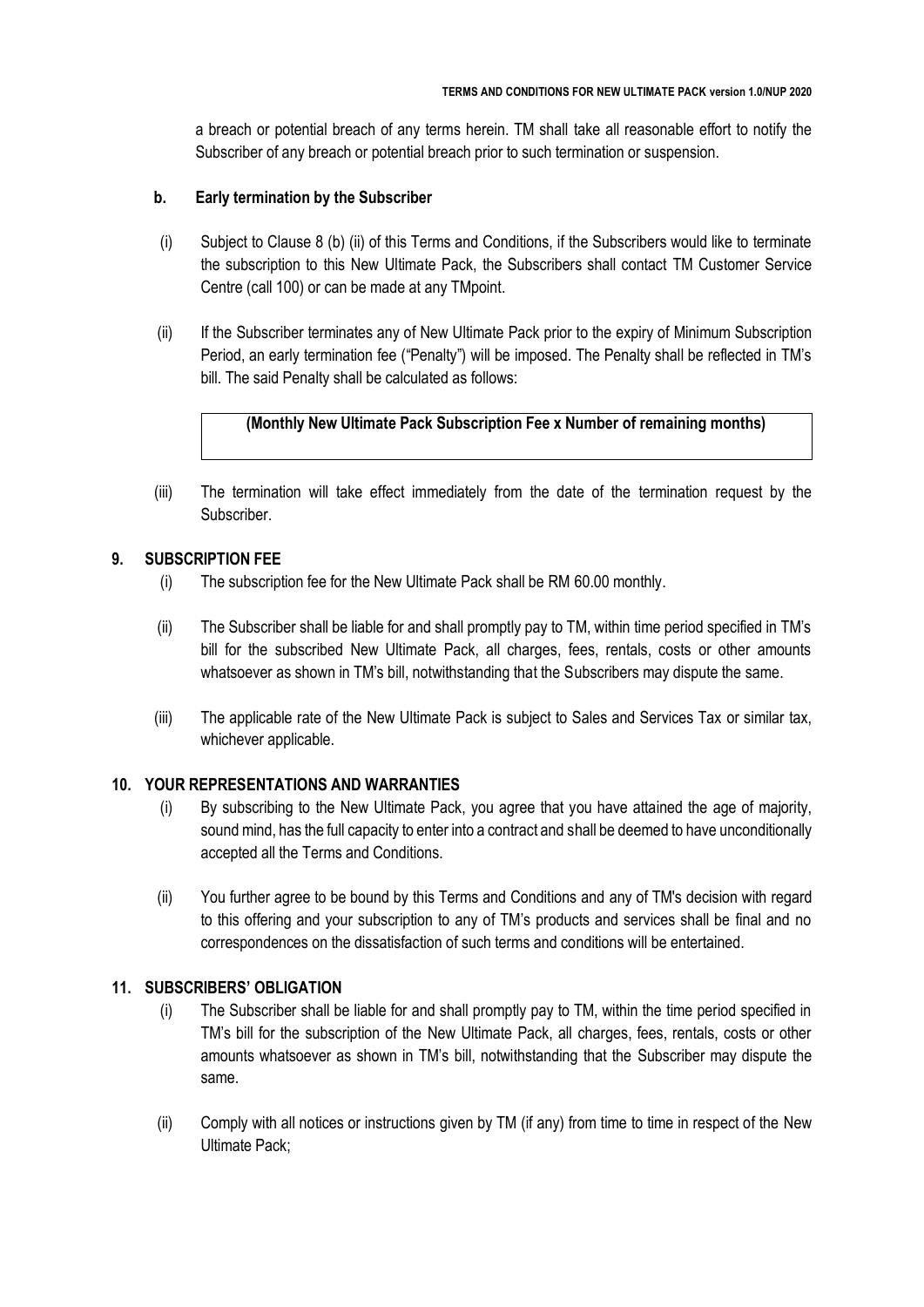- (iii) Abide and adhere to this Terms and Conditions and other related terms and conditions issued by TM;
- (iv) The Subscriber shall only use the unifi Service, New Ultimate Pack and the unifi Plus Box for lawful purposes only and not in violation of any applicable local, international, federal or state law or regulations including transmission or installation of any illegal or unauthorized material to or by any party, modification or alteration of any equipment, hardware, software or application related or to any connection of unifi Service, the New Ultimate Pack, unifi Plus Box, or breach of TM or 3rd party intellectual property.

#### **12. WARRANTY**

The unifi Plus Box comes with a warranty period of twelve (12) months from the date the Subscriber received the unifi Plus Box. For further details of warranty policy, you may refer to the warranty policy available at https://unifi.com.my/plusbox or at the unifi Plus Box manual guide.

#### **13. REFUSAL OF SUBSCRIPTION**

TM reserves the right to refuse subscription of any individuals that it determines to be acting in breach or potential breach of either unifi Service or this Terms and Conditions.

#### **14. DISCLAIMER**

- (i) TM does not guarantee nor provide any warranties whatsoever that the content in New Ultimate Pack and as well any TM OTT Partner apps/ content for any information or data accessed by the Subscriber through the media box will not contain the following:
	- (a) Any elements that is contrary to law including but not limited to elements which promotes or encourages, theft, fraud, drug-trafficking, money-laundering or terrorism; or
	- (b) Incites violence, sadism, cruelty or racial or religious hatred; or
	- (c) Contains blatant bigotry; or
	- (d) Promotes, encourages sand/or facilitates prostitution, pedophilia and any unnatural acts of a carnal nature; or
	- (e) Contains any element which may be and/or deemed offensive, obscene, upsetting, seditious or defamatory to the Subscriber.
- (ii) The Subscriber shall exercise discretion while using unifi Service and accessing the New Ultimate Pack at all time in accordance with the purpose of the subscription. TM shall not be held responsible and hereby disclaims any and all liabilities whatsoever with regard to any illegal or unauthorized usage, information or content accessed through the media box or breach of  $3<sup>rd</sup>$  party Intellectual Property.
- (iii) The Subscriber understand and agrees that TM is providing the New Ultimate Pack on an "AS IS" basis without warranty of any kind, either express or implied, including but not limited to the implied warranties of merchantability and fitness for a particular purpose. In no event, TM will be liable to the Subscriber for any direct, indirect, consequential or special damages whatsoever suffered by the Subscriber or any other party relating in any way to the use of New Ultimate Pack.
- (iv) The Subscriber understand that the quality of display of the content in the New Ultimate Pack may vary from device to device, and may be affected by a variety of factors. HD, Ultra HD, HDR and 4K availability is subject to your television device capabilities.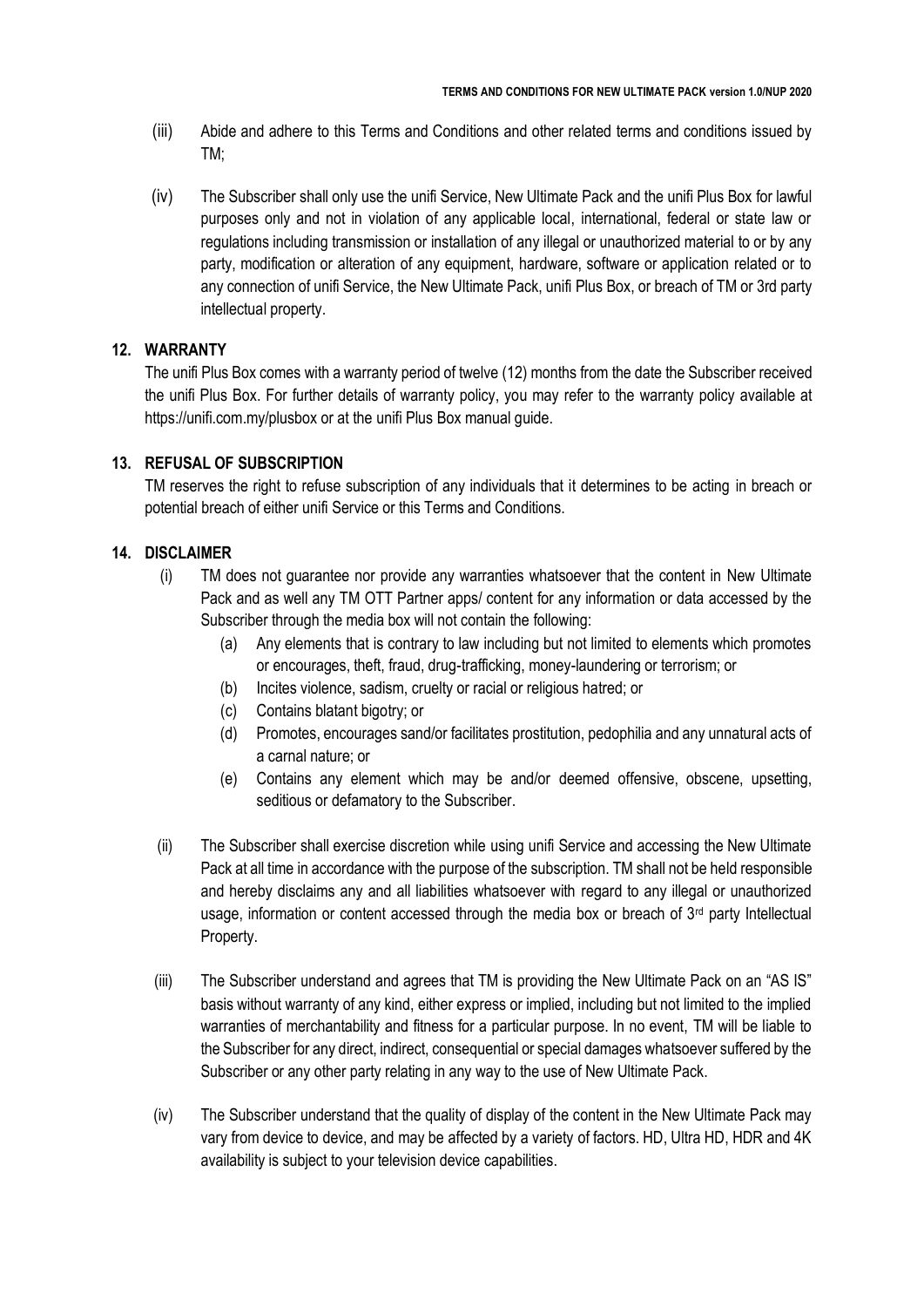(v) In the event where the Subscriber is an existing unifi TV Pack subscriber, the Subscribers understand and agree that by subscribing to the New Ultimate Pack, the Subscribers would be subjected to the Minimum Subscription Period of twenty-four (24) months as stated in Clause 5 of this Terms and Conditions regardless of the duration the Subscribers has enjoyed under the previous unifi TV Pack.

#### **15. INDEMNITY**

- (i) Notwithstanding anything to the contrary, the Subscriber will defend, indemnify and hold TM save and harmless from any and all claims, suits, actions, demands, costs, settlements, losses, damages, expenses and all other liabilities including reasonable attorney's fees (collectively "the Claims"), arising out of or resulting from its breach of this Terms and Conditions or the intentionally wrongful or negligent acts or omissions on the part of the Subscriber, in the performance of or failure to perform its obligations under this Terms and Conditions or in relation to the Subscriber's use of New Ultimate Pack during the Subscription Period.
- (ii) The Subscriber will be responsible for and shall accordingly fully indemnify TM in respect of any breach or threatened breach of any Intellectual Property Rights by the Subscriber and/or any of its representatives, and undertakes to take any and all such action as TM reasonably deem fit and necessary to prevent any threatened breach, or contain the effects of any breach or suspected breach, at the Subscriber's costs.

#### **16. LIMITATION OF LIABILITY**

By participating in this New Ultimate Pack, you agree that (i) TM, and its employees, officers, directors, shareholders, agents, representatives, parent companies, affiliates, subsidiaries, licensees, advertising, promotion, fulfilment agencies and legal advisors shall not be liable in any way for any losses or damages, rights, claims and/or actions of any kind (including but not limited to loss of income, profits or goodwill, direct or indirect, incidental, consequential, exemplary, punitive, general damages and/or special damages of any party including third parties) howsoever arising whether in contract, tort, or otherwise including without limitation, personal injury, death, and property damage, and claims based on publicity rights, defamation, or invasion of privacy, in connection with the pack even if TM has been advised of the possibility of such damages in advance, and all such damages are expressly excluded.

#### **17. AMENDMENTS AND VARIATION**

TM reserves the rights to change, amend, delete or add on to this Terms and Conditions at any time without prior written notice and the Subscriber hereby agrees to be bound by such amendment(s).

#### **18. FORCE MAJEURE**

Neither Party is liable in any way for delay, failure in performance, loss or damage due to any of the following force majeure conditions: fire, strike, embargo, explosion, power blackout, earthquake, flood, war, labor disputes, civil or military authority, acts of God or the public enemy, inability to secure raw materials, acts or omissions of other carriers or suppliers, act of sabotages, government orders, epidemics, pandemics or other causes beyond its reasonable control, whether or not similar to the foregoing.

# **19. GOVERNING LAW AND JURISDICTION**

This Terms and Conditions are governed by the laws of Malaysia and any dispute arising out of or in connection thereof shall be subjected to the exclusive jurisdiction of Malaysian courts.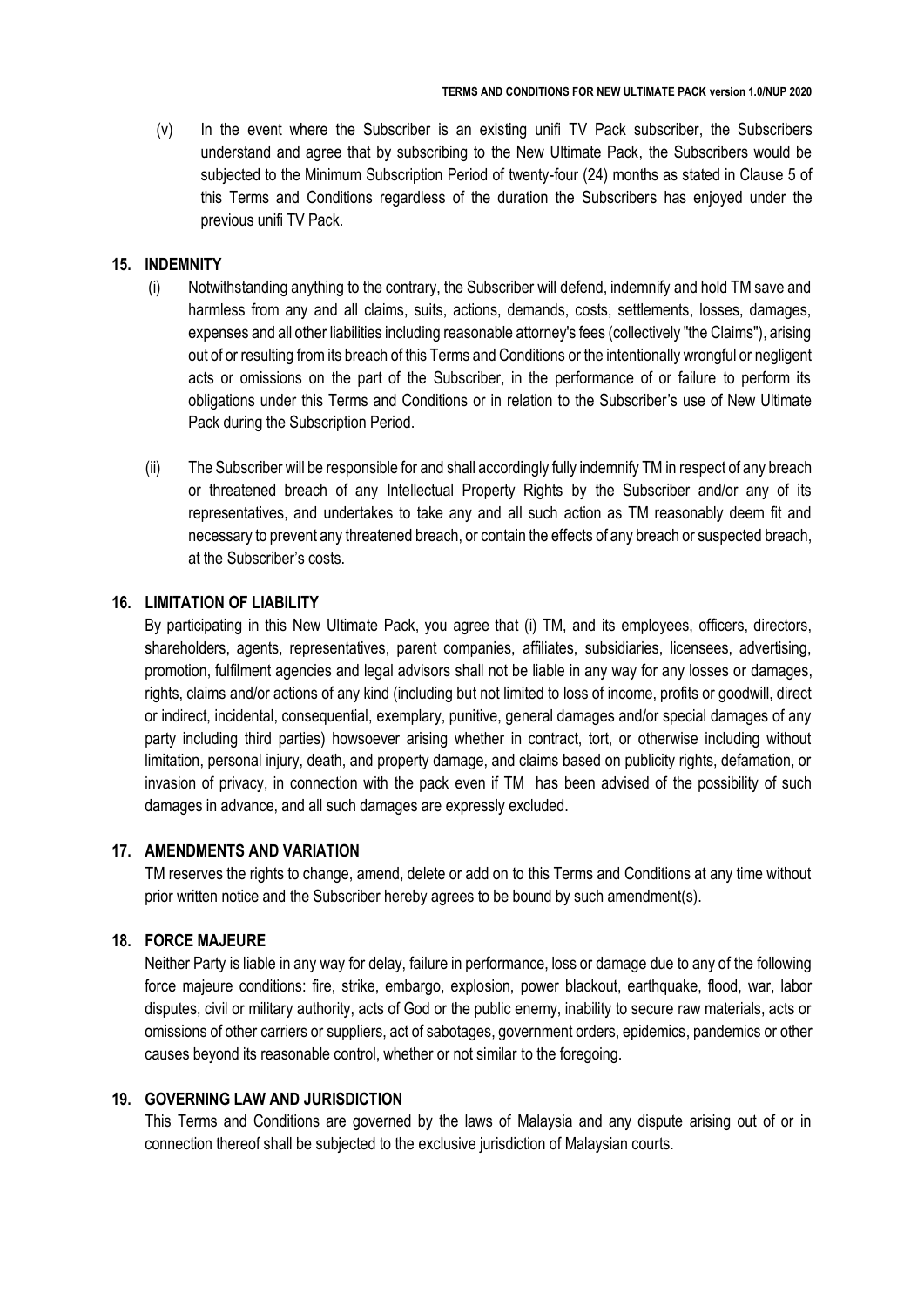#### **20. NOTICE OR DELAY**

All notices, demands, requests, or other communications which may be or are required to be given, served, or sent by any party to the other party pursuant to this Terms and Conditions shall be in writing and mailed by first-class, registered or certified mail, return receipt requested, postage prepaid, or transmitted by hand delivery or by courier, telegram, facsimile or email. Notice shall be deemed to have been given in the case of posting, the day after the registered or certified mail receipt has been acknowledged by the recipient; in the case of facsimile, upon successful completion of transmission; in the case of email upon sending; in the case of telegram or hand delivery or courier, the next business day after it has been delivered.

# **21. SUBSCRIBERS' PERSONAL DATA AND INFORMATION**

Each Party shall at all times comply with the Personal Data Protection Act 2010. Any Personal Data provided by the Subscribers to TM in connection with the subscription of the New Ultimate Pack shall be kept confidential and is subject to the Privacy Notice of TM (for further information on the Privacy Notice of TM's group of companies, please visit https://www.tm.com.my/Documents/TM%20Privacy%20Notice.pdf. TM shall take all reasonable precautions to preserve the integrity and prevent any corruption or loss, damage or destruction of the Personal Data.

# **22. BRIBERY, CORRUPTION, FRAUDELENT ACTS AND INDUCEMENT**

- (i) Each Party hereby represents, warrants and undertakes that it shall comply with all applicable laws in Malaysia and, to the extent that it is relevant, any other jurisdiction in respect of bribery, corruption and/or fraudulent acts including to comply with TM anti-corruption policies and procedures in the course of performing and/or carrying out its obligations under and/or in connections with this Terms and **Conditions**
- (ii) Notwithstanding any provision of this Terms and Conditions, TM shall have the right to terminate this Terms and Conditions with immediate effect by written notice to the Subscriber if it learns that the Subscriber has breached any of the terms set out in this clause and/or the Subscriber is found to have committed bribery, corruption and/or fraudulent acts prohibited under the applicable laws in Malaysia and, if applicable, any other jurisdiction in the course of performing and/ or carrying out its obligations under and/ or in connection with this Terms and Conditions.
- (iii) The Subscriber shall be liable for losses, damages, costs and expenses incurred by TM as a result of such termination ("Losses") based on sub-clause 22(ii) above. The Subscriber shall indemnify and render the other Party harmless from such Losses and to the extent such Losses are actual damages.

#### **23. SEVERABILITY**

If any provision herein contained should be found invalid, illegal or unenforceable under any applicable law, the legality and enforceability of the remaining provisions shall not be affected or impaired in any way and such invalid, illegal or unenforceable provision shall be deemed deleted.

# **24. ASSIGNMENT**

The Subscriber shall not assign any of his rights or obligations under this Terms and Conditions to any other person whatsoever except with prior approval of TM. TM may assign or novate this Terms and Conditions or any part thereof to any corporate body which is a parent company, subsidiary or related company of TM and consent for the abovementioned is hereby given by the Subscriber.

# **25. BINDING ON SUCCESSORS**